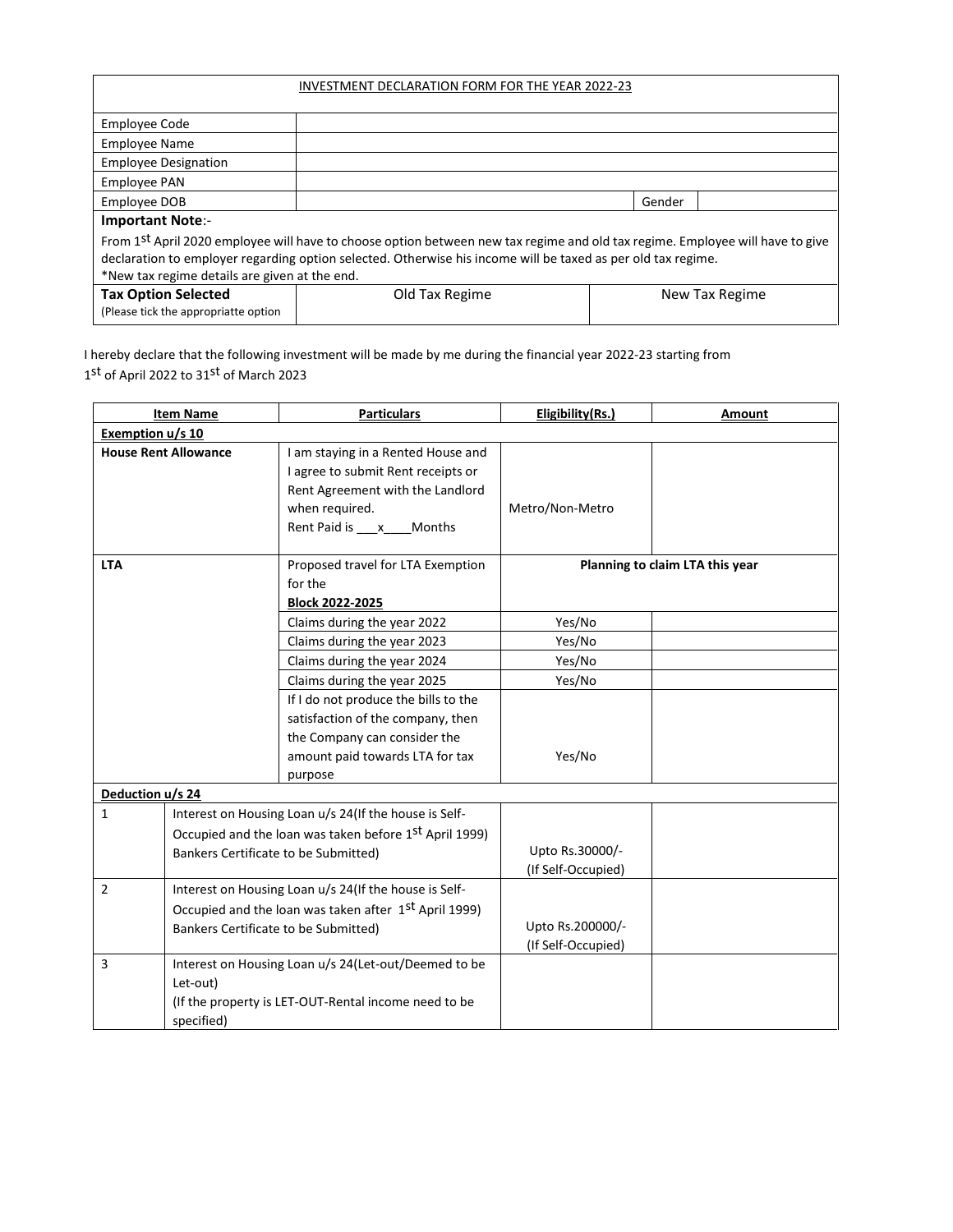|                 | Deduction u/s 80C (Maximum Amount Upto Rs.150000/-)               |                                      |  |
|-----------------|-------------------------------------------------------------------|--------------------------------------|--|
| 1               | Life Insurance Premium(LIC)                                       |                                      |  |
| 2               | Provident Fund(PF)                                                |                                      |  |
| 3               | Public Provident Fund(PPF)                                        |                                      |  |
| 4               | Voluntary Provident Fund(VPF)                                     |                                      |  |
| 5               | National Savings Certificate(NSC)                                 |                                      |  |
| 6               | Interest accrued on NSC(Re-invested)                              |                                      |  |
| 7               | Unit Linked Insurance Policy(ULIP)                                |                                      |  |
| 8               | Equity Linked Savings Scheme(ELSS)-Mutual Fund                    |                                      |  |
| 9               | Payment for Tuition Fees for Children(Max. 2 Children)            |                                      |  |
| 10              | Principal Repayment Of Housing Loan                               |                                      |  |
| 11              | Stamp Duty, Registration charges incurred for Buying              |                                      |  |
|                 | House(1 <sup>st</sup> Year Only)                                  |                                      |  |
| 12              | <b>Infrastructure Bonds</b>                                       |                                      |  |
| 13              | Bank Fixed Deposit For 5 Years & Above                            |                                      |  |
| 14              | Post Office Term Deposit For 5 Years & Above                      |                                      |  |
| 15              | Senior Citizen Savings Scheme                                     |                                      |  |
| 16              | Others(Please Specify)                                            |                                      |  |
| 17              | Sukanya Samriddhi Account Scheme                                  |                                      |  |
|                 | Deduction u/s 80CCC                                               |                                      |  |
|                 | Contribution To Certain Pension Funds                             | Upto Rs.150000/-                     |  |
|                 | Deduction u/s 80CCD(1)                                            |                                      |  |
|                 | Contribution To Pension Scheme of Central Government              | Upto Rs.150000/-                     |  |
|                 | Deduction u/s 80CCD(1B)                                           |                                      |  |
|                 | <b>Contribution To National Pension Scheme</b>                    | Upto Rs.50000/-                      |  |
|                 | Deduction u/s 80                                                  |                                      |  |
| 80 D            | Medical Insurance Premium-Individual, Spouse &                    | (Max. Limit-Rs.25000/-               |  |
|                 | Children                                                          | Additional Rs.25000, if any person   |  |
|                 |                                                                   | insured is a Senior Citizen)         |  |
| 80 <sub>D</sub> | <b>Medical Insurance Premium-Parents</b>                          | (Max. Limit-Rs.25000/-               |  |
|                 |                                                                   | Additional Rs.25000, if any person   |  |
|                 |                                                                   | insured is a Senior Citizen)         |  |
| 80 D            | Preventive Health Check-up                                        | Max. Rs.5000/- (Within overall limit |  |
|                 |                                                                   | of Rs.25000/50000)                   |  |
| 80 DD           | Maintenance including Medical treatment of                        | Rs.75000/-                           |  |
|                 | dependant person with disability                                  | Rs.125000/- (With Severe disability) |  |
| 80 DDB          | Medical treatment for specified diseases or                       | Rs.40000/-                           |  |
|                 | ailment-Self/dependant                                            | Rs.100000/-(For Senior Citizen)      |  |
|                 |                                                                   | Rs.100000/-(For Super Senior         |  |
|                 |                                                                   | Citizen)                             |  |
| 80 E            | Interest for Loan taken for Higher Education                      | No Limit (Only Interest portion)     |  |
| 80 GG           | Rent paid                                                         |                                      |  |
| 80 EE           | Interest on loan taken for Residential House                      | Upto Rs.50000/-                      |  |
|                 | Property(Loan amount does not exceed Rs.35 lacs                   |                                      |  |
|                 | and value of House Property does not exceed                       |                                      |  |
| 80EEA           | Rs.50 Lacs)<br>Deduction in respect of Interest on Loan taken for | Upto Rs 1,50,000/-                   |  |
|                 | certain house property                                            |                                      |  |
| 80 U            | For a person with a disability                                    | Rs.75000/-                           |  |
|                 |                                                                   | Rs.125000/- (For Severe disability)  |  |
| <b>80 TTA</b>   | Deduction in respect of interest on deposits in                   | Upto Rs.10000/-                      |  |
|                 | saving account                                                    |                                      |  |
| 80TTB           | Deduction in respect of interest on savings and                   | Upto Rs. 50000/-                     |  |
|                 | fixed deposits to senior citizens. (80TTA will not                |                                      |  |
|                 | available)                                                        |                                      |  |
| Others          |                                                                   |                                      |  |
| (Please         |                                                                   |                                      |  |
| Specify)        |                                                                   |                                      |  |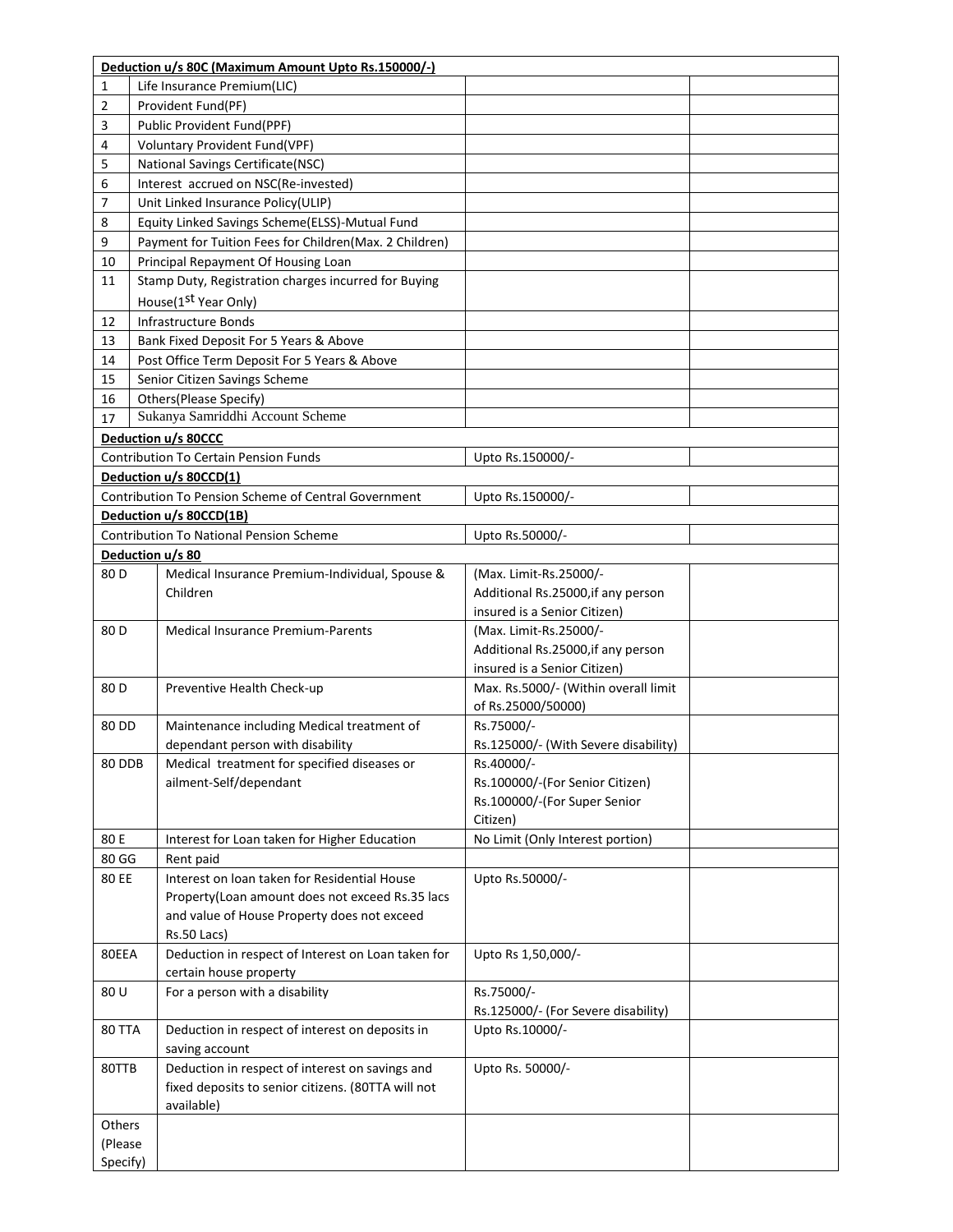### **Income from Previous Employment:-**

1. Income after exemptions 2. Provident Fund (PF) 3. Professional Tax (PT) 4. Tax Deducted At Source(TDS)

#### **Income From Other Sources:-**

- 1.
- 
- 2.

#### **Declaration:-**

I ………. hereby declare that the information given above is correct and true in all respects. I also undertake to indemnify the company for any loss/liability may arise in the event of the above information being incorrect.

Date:

Place: Signature of the employee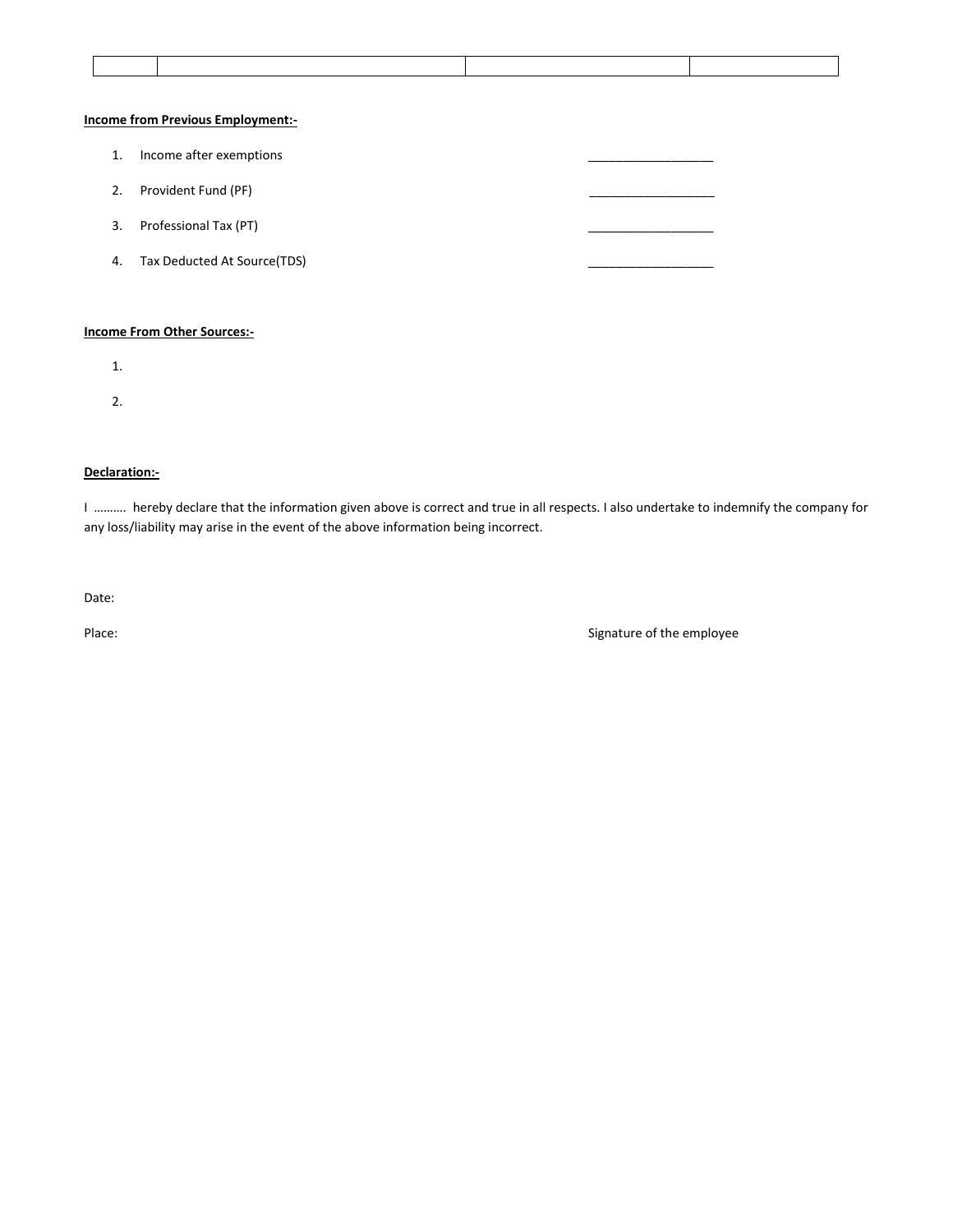# \***Details regarding New Tax regime:**

The Budget 2020-21 has introduced some changes in the Income tax Rules and has introduced new optional tax regime. From 1st April 2020 these Changes will come in to effect and those who opt for new optional tax regime will have to forego certain deductions and exemptions.

**Important Note:- From 1st April 2020 an employee will gets an option to choose between new tax regime and old tax regime. Employee will have to give declaration to the employer regarding the option choose. An individual employee who forgets to select any option will be taxed as per the old regime (as stated in the Union Budget 2020-21)**

# **New Tax Regime**

Slab Rates for all the employees who opt for new and reduced tax regime will be as follows:-

| Rate of Tax | F.Y. 2020-21                      |
|-------------|-----------------------------------|
| Nil         | Up to Rs 2,50,000                 |
| 5%          | From Rs 2,50,001 to Rs 5,00,000   |
| 10%         | From Rs 5,00,001 to Rs 7,50,000   |
| 15%         | From 7,50,001 to Rs 10,00,000     |
| 20%         | From Rs 10,00,001 to Rs 12,50,000 |
| 25%         | From Rs 12,50,001 to Rs 15,00,000 |
| 30%         | Exceeding Rs 15,00,000            |

Note:

-Health and Education Cess will be 4% of total tax payable.

-Surcharge will be as follows:-

Total Income exceeding Rs 50 lac but not exceeding 1 crore @ 10%.

Total Income exceeding Rs 1 crore but not exceeding 2 crore @ 15%

Total Income exceeding Rs 2 crore but not exceeding 5 crore @ 25%

Total Income exceeding Rs 5 crore @ 37%

**-Section 87A:** Rebate of Rs 12500 or tax whichever is lower for individual resident whose total income does not exceed Rs 500000.

As stated in the Budget 2020-21 that those who opt for new tax regime will have to forego certain deductions and exemptions. So, the total income of the Individual employee who opts for new tax regime shall be computed without providing the following exemptions/deductions:-

- 1. Leave Travel Allowance under Section 10(5).
- 2. House Rent Allowance under Section 10(13A).
- 3. Special Allowance or benefit for the performance of duties of employment u/s 10(14)
- 4. Exemption under section 10AA of the IT Act.
- 5. Daily allowances to MPs/MLAs under section 10(17).
- 6. Deduction under chapter VIA Section like 80C, 80CCD(1B), 80D, 80U etc. [**Except 80CCD(2)**].
- 7. Standard deduction of Rs 50,000 u/s 16.
- 8. Deductions from House Property Income of interest paid on house loan (Self occupied/Vacant) u/s 24 will not be available.
- 9. Entertainment allowance and employment/ professional tax will not be available.
- 10. House property loss will not be allowed to be set of from other head of income.